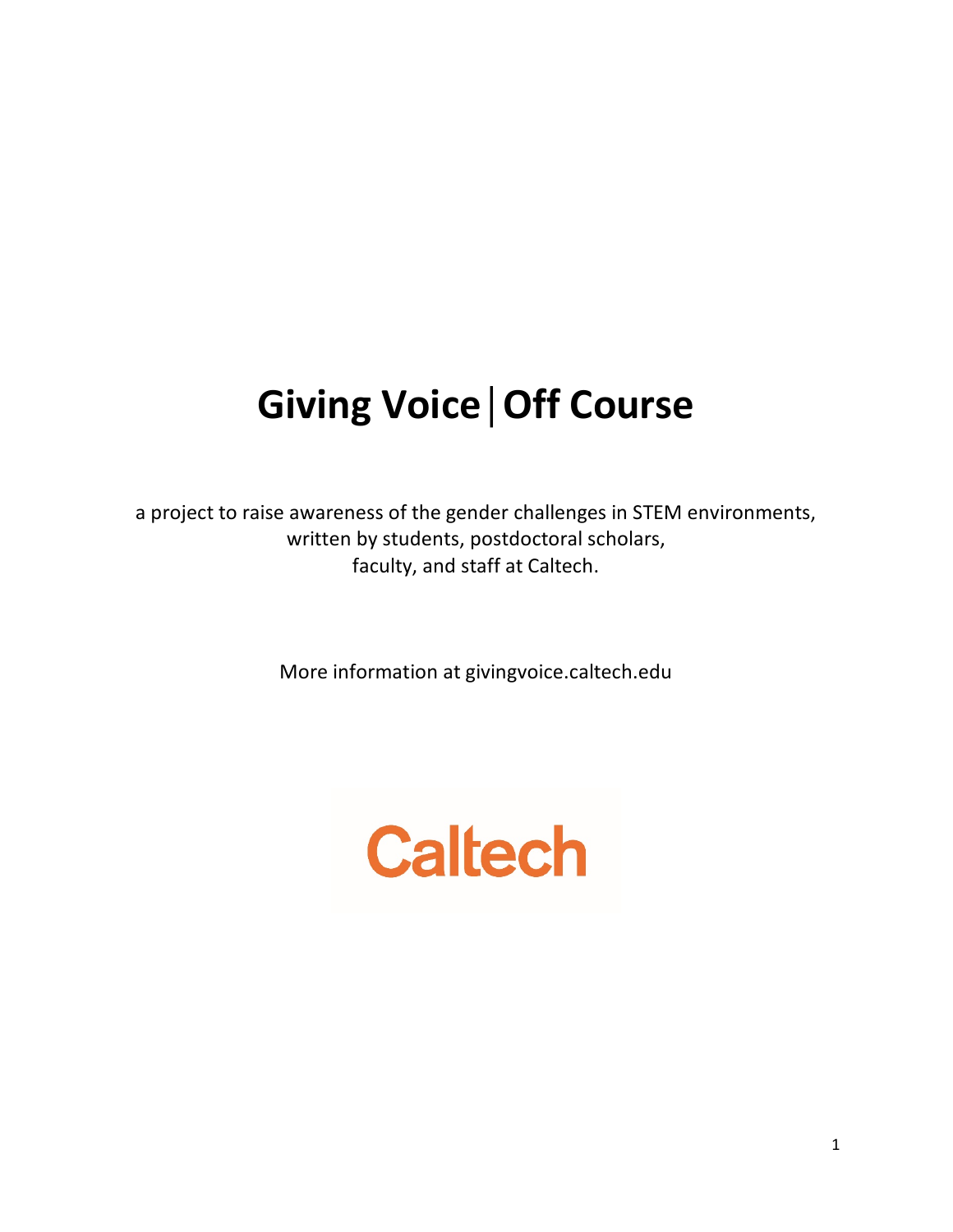## **Giving Voice| Off Course**

Kitchen area of an academic research building. Bobbie rummages in refrigerator as MORGAN leans against the mailbox.

BOBBIE Ohhhh. MORGAN What's wrong. BOBBIE This frigerator stinks. Bobbie closes door. BOBBIE Almost as bad as my summer. MORGAN What's wrong with your summer? BOBBIE This is my first summer doing research and honestly, I'm scared. You can always find some answer with a problem set, but not with these group projects. I just want to work alone. MORGAN That sounds lonely and difficult. BOBBIE Sometimes collaboration feels more like humiliation. MORGAN Humiliation? BOBBIE Yeah if you don't know, you don't want to ask. If you do ask, everyone looks at you like you're an idiot. Like you don't belong. MORGAN Ahhh, the impostor syndrome. Bobbie sits. BOBBIE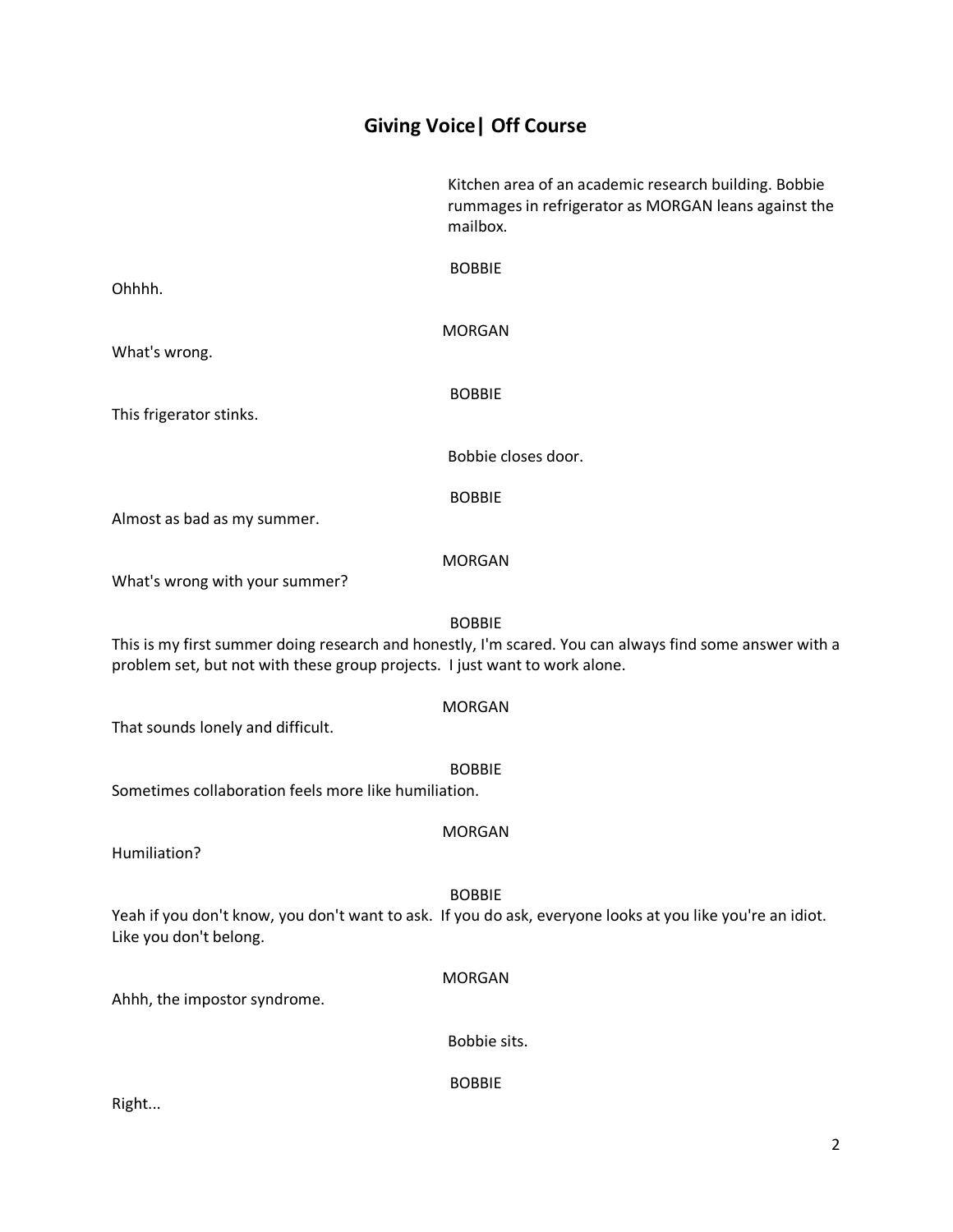# MORGAN crosses up the top of the table. MORGAN (To Bobbie) But that's what it takes to make great science. Trust me, you will get the hang of this and you'll learn a ton. BOBBIE Trust you? Yeah, right, like the time you set me up with your roommate. MORGAN It was one time. I thought you were compatible. BOBBIE Compatible. Zero chemistry, dude. Not a single bit. Sydney enters. SYDNEY What's going on here? Sydney crosses to the table. MORGAN/BOBBIE Nothing. What's up with you? Sydney crosses to table and sits. SYDNEY So I was just meeting with my research group. BOBBIE How did it go? SYDNEY Everyone was nice and I really like the research they're doing, but I miss the people from last summer. MORGAN Feeling out of place, huh? BOBBIE Tell me about it. Yesterday my mentor asked me if I knew how to turn on the oven. I felt like an idiot.

something,

### SYDNEY

#### 3

#### MORGAN I don't know, this is my third summer in the lab and sometimes I get nervous when I don't know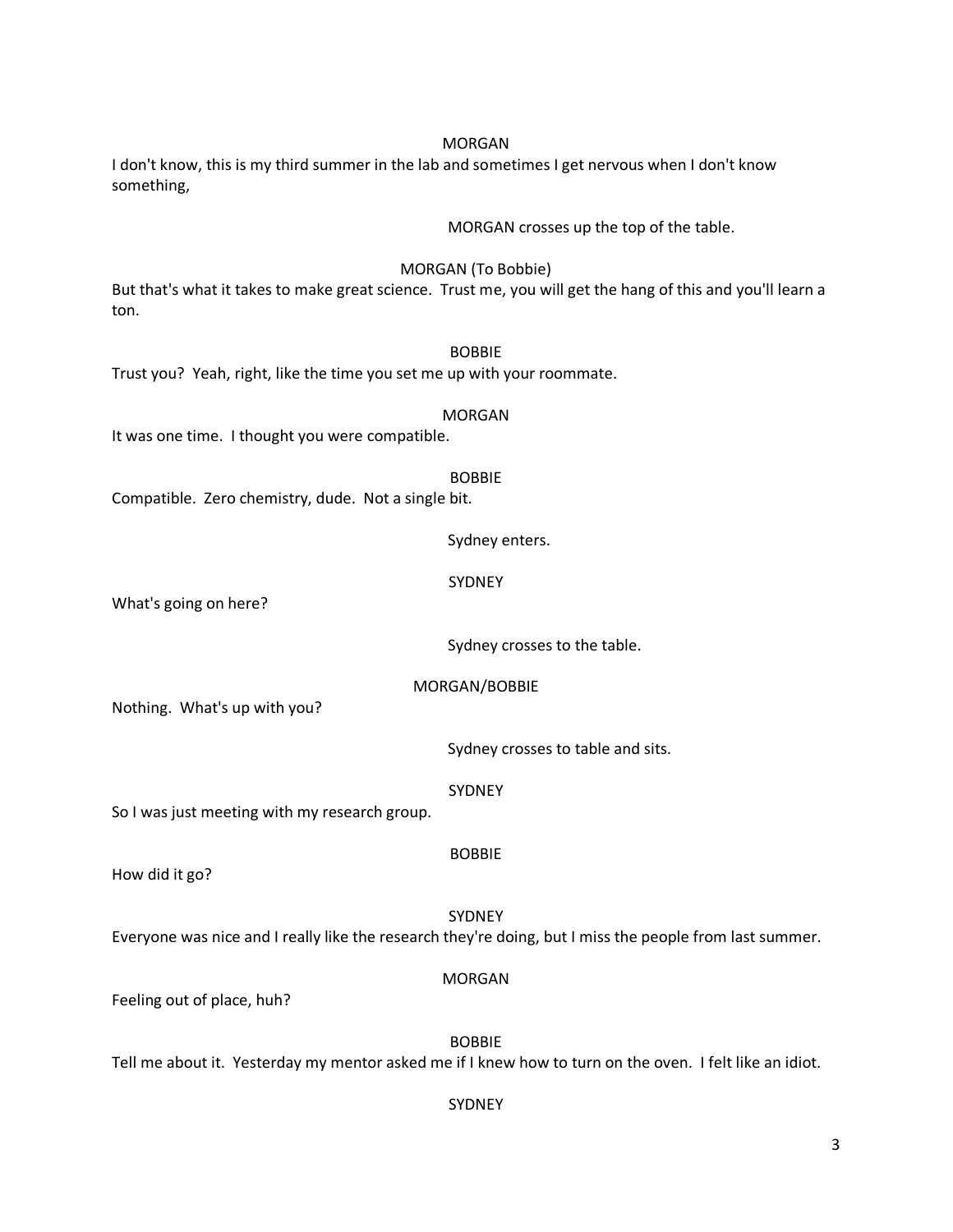I know how that feels.

MORGAN

Yesterday my mentor seemed thrilled when I knew how to run the experiments, or maybe she was just relieved.

I don't want to ask my mentor anything.

MORGAN

SYDNEY

That is what a mentor is for.

SYDNEY

Actually my mentor is part of the problem.

BOBBIE/MORGAN

Oh.

BOBBIE

That's not good.

Bobbie rises and moves to mailbox. MORGAN takes the chair.

MORGAN

Speaking of problems, I complained to the postdoc in my lab - to be clear, I thought she was one of my mentors - about a sketchy joke that I heard. She just brushed it off and said that I should get back to my experiments.

SYDNEY

That's not okay either.

MORGAN

The whole in-group dynamics totally messes with my head. (To Bobbie) I must have ticked someone off because last night they all went out drinking without me.

Bobbie crosses to other side of table.

SYDNEY

Last night my mentor asked me if I was busy and suggested that I would have fun going out with the group.

Bobbie sits

BOBBIE

That's cool.

SYDNEY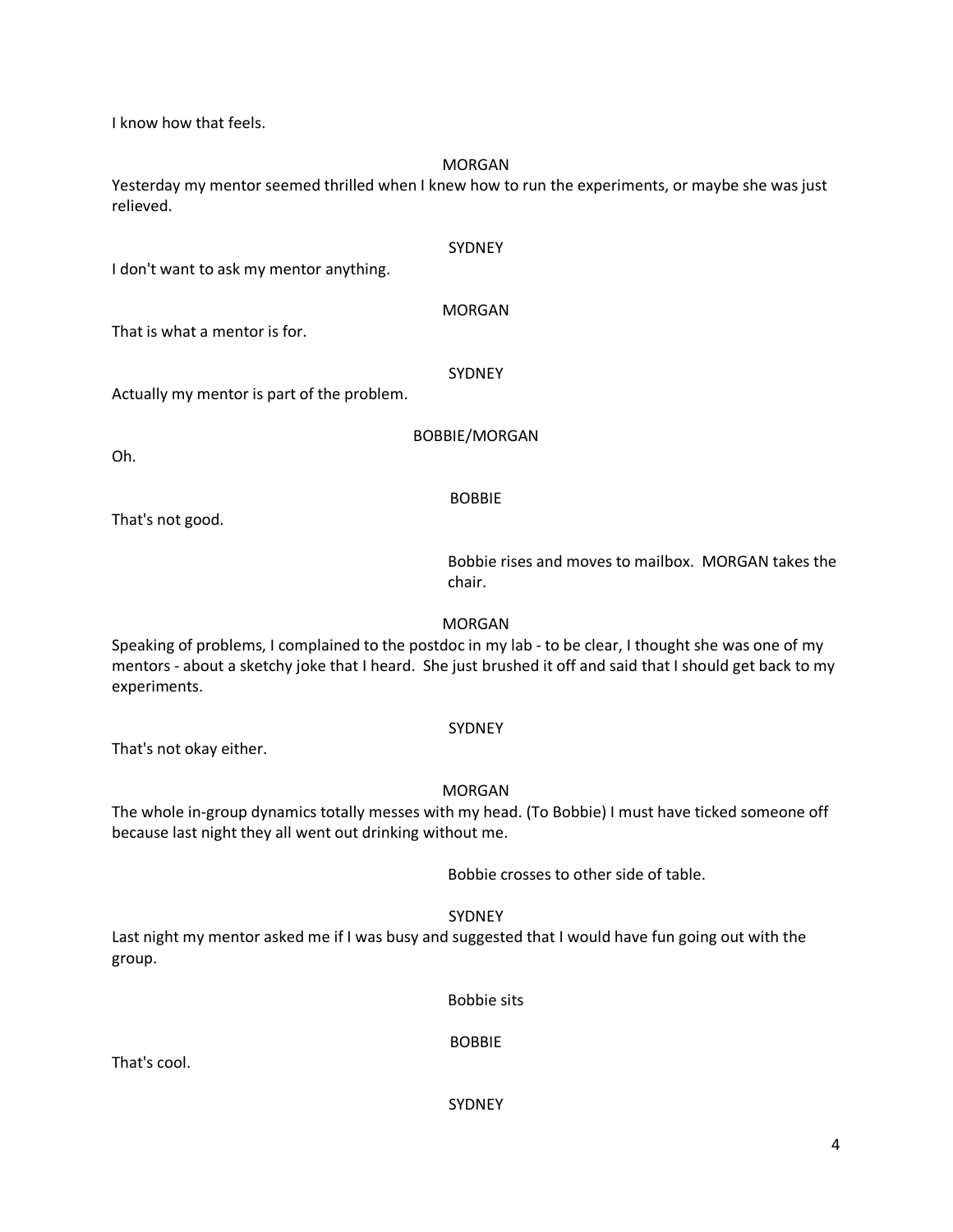I told him I couldn't go because I had to meet my boyfriend.

BOBBIE

So what's the problem?

SYDNEY Yesterday when we were working, I got all these really weird personal questions like "How you'd land a job in this lab?" "How long have I been with my boyfriend?"

#### BOBBIE

No one's ever asked me those questions.

You have a boyfriend?

#### BOBBIE

What? No. I mean personal questions.

#### MORGAN (To Sydney)

Yours sounds creepy. Unless he's really cute.

BOBBIE

So if one of your grad students is really cute, you'd be okay with him asking you out?

#### MORGAN

Yeah, we're both consenting adults…

SYDNEY (Losing patience.)

Hello?! I wanted to tell you what happened to me.

MORGAN (To Sydney)

You have my attention.

SYDNEY

He texted me last night asking me whether I'm living with my boyfriend this summer.

Bobbie sits down at table.

#### BOBBIE

Maybe he's just trying to be friendly.

#### MORGAN

What are you going to do?

**SYDNEY** 

I don't know what I can do, just pretend nothing happened?

#### BOBBIE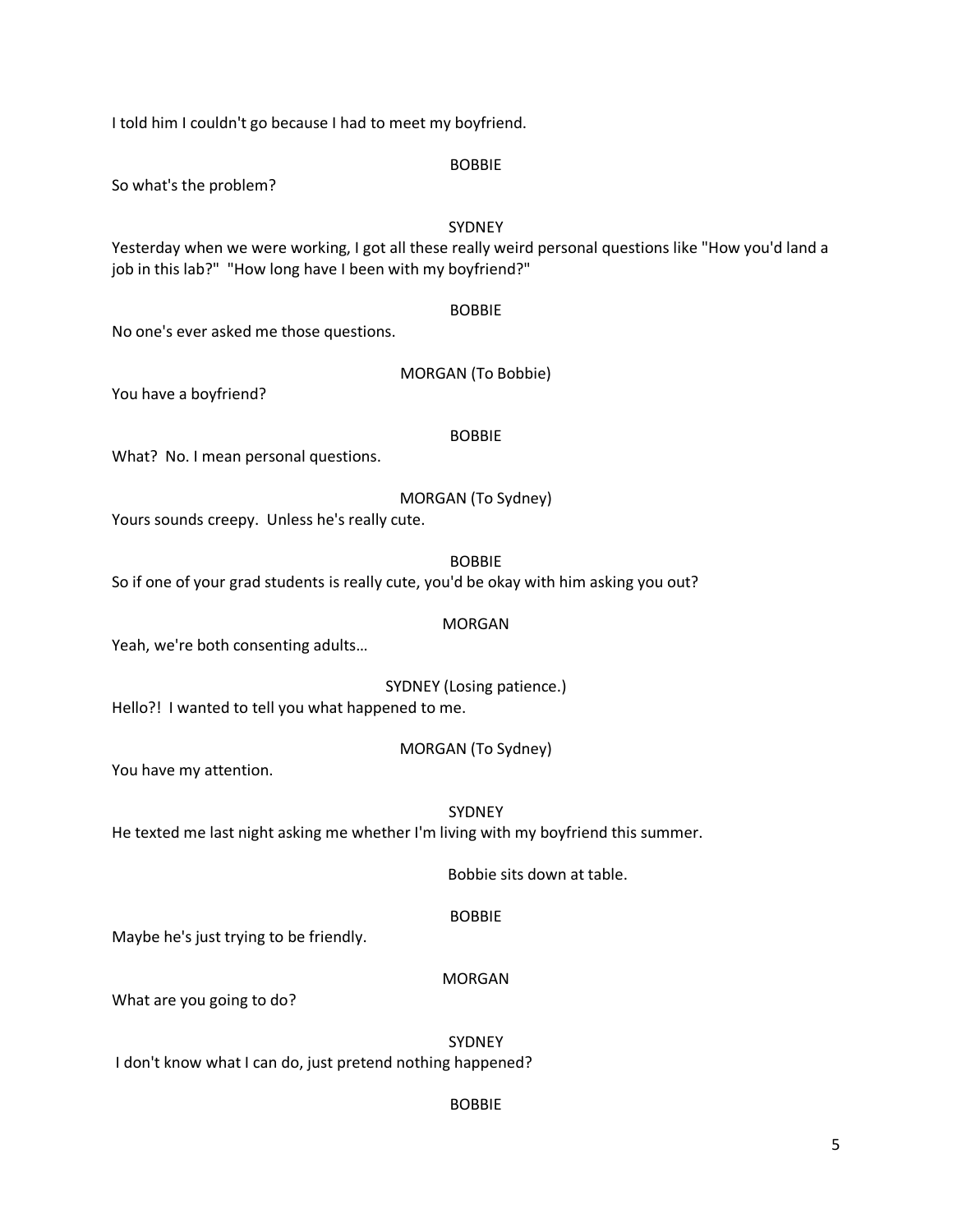That's an option. No one gets in trouble.

#### **SYDNEY**

But I feel weird working in the lab with him.

#### BOBBIE

We are here to do research.

#### SYDNEY (Slowly.)

I really don't think you get it: I need him to run the laser, but the laser is in a small space with just him and me.

#### BOBBIE

You told him you have a boyfriend. He must know you're not interested.

#### MORGAN

That's not the point. Is there anyone in the lab you can talk to about this?

#### SYDNEY

Look, telling someone will ruin my entire summer.

#### BOBBIE

You could try to avoid him, but he's in the room...that is a problem.

#### SYDNEY

He repeatedly texted me at 2am! I don't want to cause trouble. But I don't want him thinking about me at 2 in the morning. That makes me nervous, and I don't want to be alone with him.

#### MORGAN (Thinking this out loud.)

Texting at 2 am crosses the line. This is not okay.

#### BOBBIE

We should do something about this.

SYDNEY

Thanks for listening. (Sydney stands.) But right now I gotta get back to the lab for a meeting.

Bobbie stands.

#### BOBBIE

We can come with you.

#### MORGAN stands.

#### MORGAN

Don't be weird. What are you going stand there like a sentry and battle him with "Jedi jitsu."

Morgan and Bobbie chuckle.